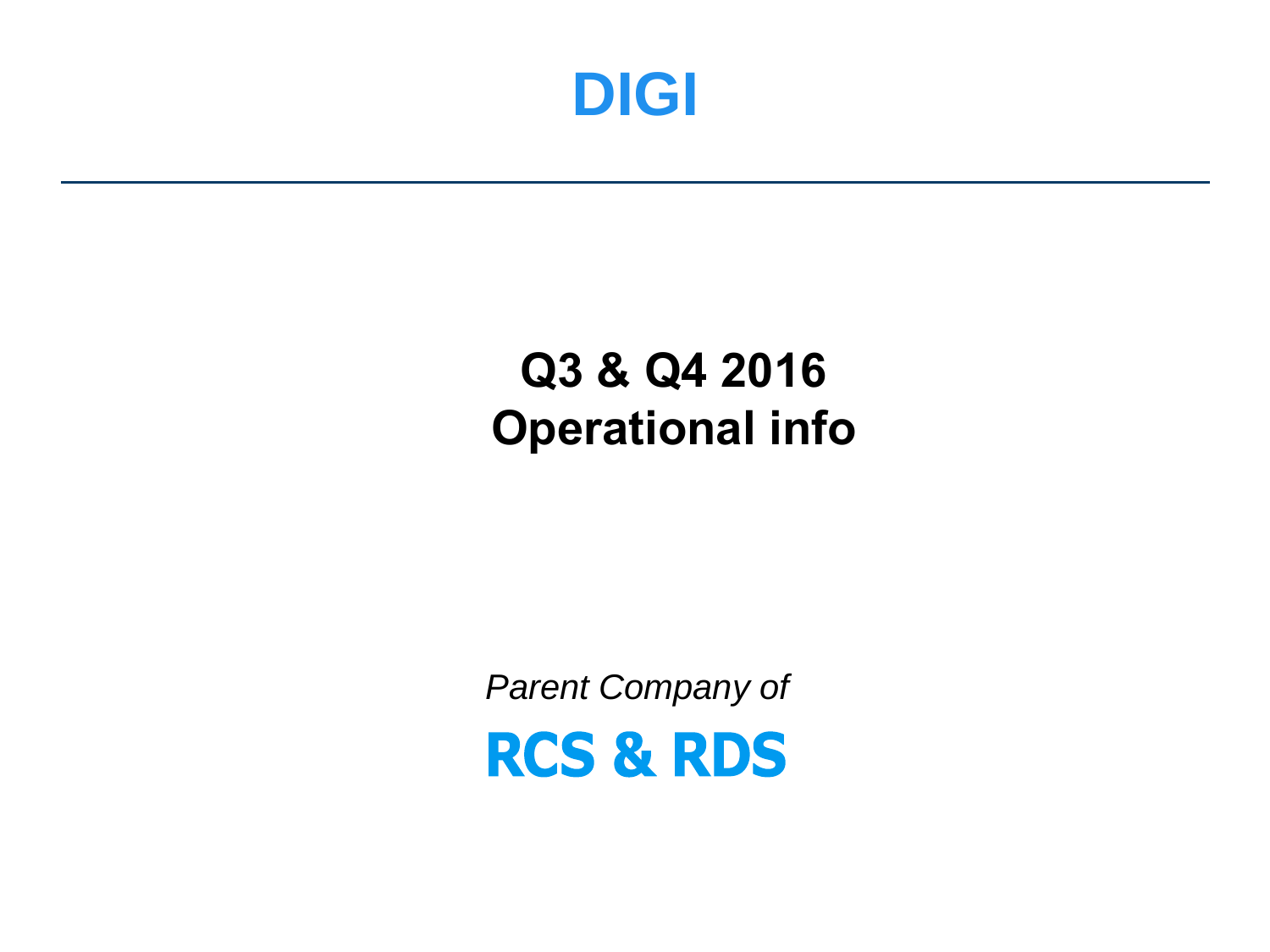## **Disclaimer**

By attending the meeting where this presentation is made, or by reading the presentation slides, you agree to be bound by the following limitations: The information in this document has been prepared by "Cable Communications Systems N.V. which is currently going through the process of changing its name to Digi Communications N.V. (together with its subsidiaries, the "Company" or "DIGI") and solely for use during the presentation. The name change is currently pending. This document and its contents are confidential and may not be distributed, published, reproduced (in whole or in part) by any medium or in any form, or disclosed or made available by recipients, to any other person. Failure to comply with this restriction may constitute a violation of applicable securities laws.

This presentation has been made to you solely for your information and background, the information contained herein may be incomplete or condensed and such information is subject to update, completion, revision and amendment and may change materially. No person is under any obligation to update or keep current the information contained in the presentation and these materials, and any opinions expressed in relation thereto, are subject to change without notice.

The industry, market and competitive position data contained in this presentation come from third party industry publications, studies and surveys believed to be reliable. However, there is no guarantee of the accuracy or completeness of such data.

This presentation does not purport to be comprehensive or to contain all of the information that an investor may require for a full analysis of the matters referred to herein. No representation or warranty (whether express or implied) is given in respect of any information in this presentation or that this presentation is suitable for the recipient's purposes. Any recipient hereof should seek its own legal, accounting and other relevant professional advice. Any liability, including in respect of direct, indirect or consequential loss or damage, of the Company (or any of its affiliates or controlling persons) relating to the information contained within this presentation is expressly excluded.

This presentation includes statements, estimates, opinions and projections with respect to anticipated future performance of the Company. Such forward-looking statements reflect current expectations based on the current business plan and various other assumptions and involve significant risks and uncertainties and should not be read as guarantees of future performance or results and will not necessarily be accurate indications of whether or not such results will be achieved. Such forward-looking statements only speak as at the date of this presentation and the Company is not under any obligation to update or revise such forward-looking statements to reflect new events or circumstances.

This presentation contains references to certain non-IFRS financial measures and operating measures. These supplemental measures should not be viewed in isolation or as alternatives to measures of the Company's financial condition, results of operations or cash flows as presented in accordance with IFRS in its consolidated financial statements. The non-IFRS financial and operating measures used by the Company may differ from, and not be comparable to, similarly titled measures used by other companies.

The delivery of this presentation does not imply that the information herein is correct as at any time subsequent to the date hereof and the Company has no obligation whatsoever to update any of the information or the conclusions contained herein or to correct any inaccuracies which may become apparent subsequent to the date hereof.

This presentation does not constitute or form part of, and should not be construed as, an offer to sell or issue, or the solicitation of an offer to purchase, subscribe to or acquire, securities, or an inducement to enter into investment activity in the United States or in any other jurisdiction in which such offer, solicitation, inducement or sale would be unlawful. No part of this presentation, nor the fact of its distribution, should form the basis of, or be relied on in connection with, any contract or commitment or investment decision whatsoever.

This disclaimer and the requirement for strict confidentiality shall apply without prejudice to any other confidentiality obligations to which you are subject.



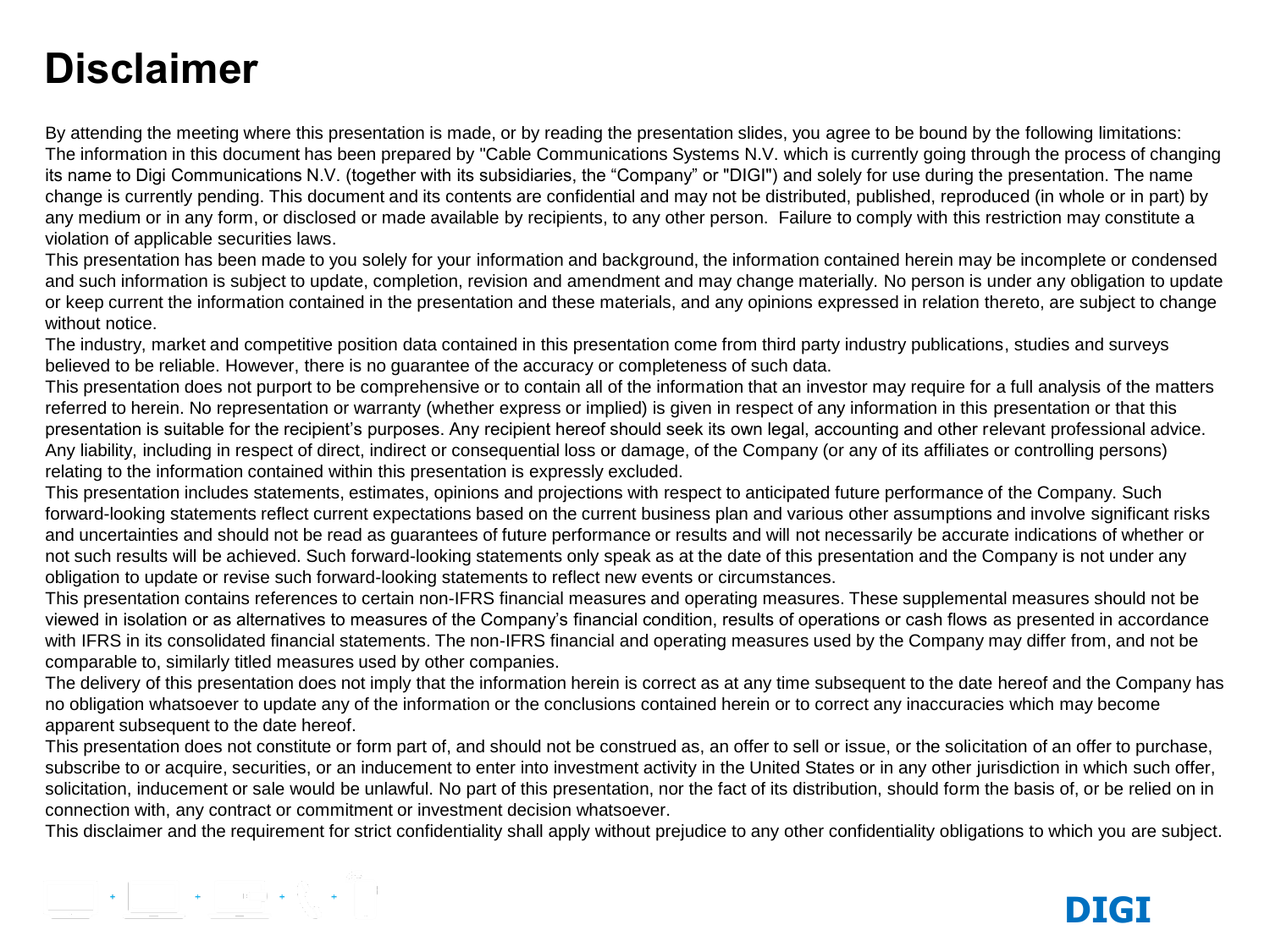

## **Fact sheet**

| Fixed customers on quad-play $(2)$ (%)              | 20%       | RGU mobile services only (million) <sup>(2)</sup>  | 0.2      |
|-----------------------------------------------------|-----------|----------------------------------------------------|----------|
| Intercity backbone (km) <sup>(1)</sup>              | $-22,000$ | ARPU Blended fiber/fixed $^{(2)}$ ( $\in$ )        | 9        |
| $Aerial(\%)$                                        | ~176%     |                                                    |          |
| Underground(%)                                      | $-24%$    | RGU's acquired in 2015<br>Pay-TV (RGU thousand)    | 11       |
|                                                     |           | Fixed internet (RGU thousand)                      | 9        |
| Coverage 3G Network (population) <sup>(1)</sup> (%) | $-98%$    |                                                    |          |
|                                                     |           | Unique fixed subscribers (thousand) <sup>(2)</sup> | $-2,965$ |
| Coverage 4G Network (population) <sup>(1)</sup> (%) | $-37%$    | Unique fixed subscribers (thousand) 2015           | $-2,890$ |
| 3G Mobile sites <sup>(1)</sup>                      | 3,400     |                                                    |          |
| Out of which                                        |           | Unique fixed subscribers (thousand) 2014           | $-2,765$ |
| 4G Mobile sites <sup>(1)</sup>                      | 1,200     |                                                    |          |
|                                                     |           | RGU/unique subscribers ratio <sup>(3)</sup>        |          |
| Towers connected by fiber (%) <sup>(1)</sup>        | $~1\%$    | Recently build areas (times)                       | 2.05x    |
|                                                     |           | Older areas (times)                                | 2.65x    |